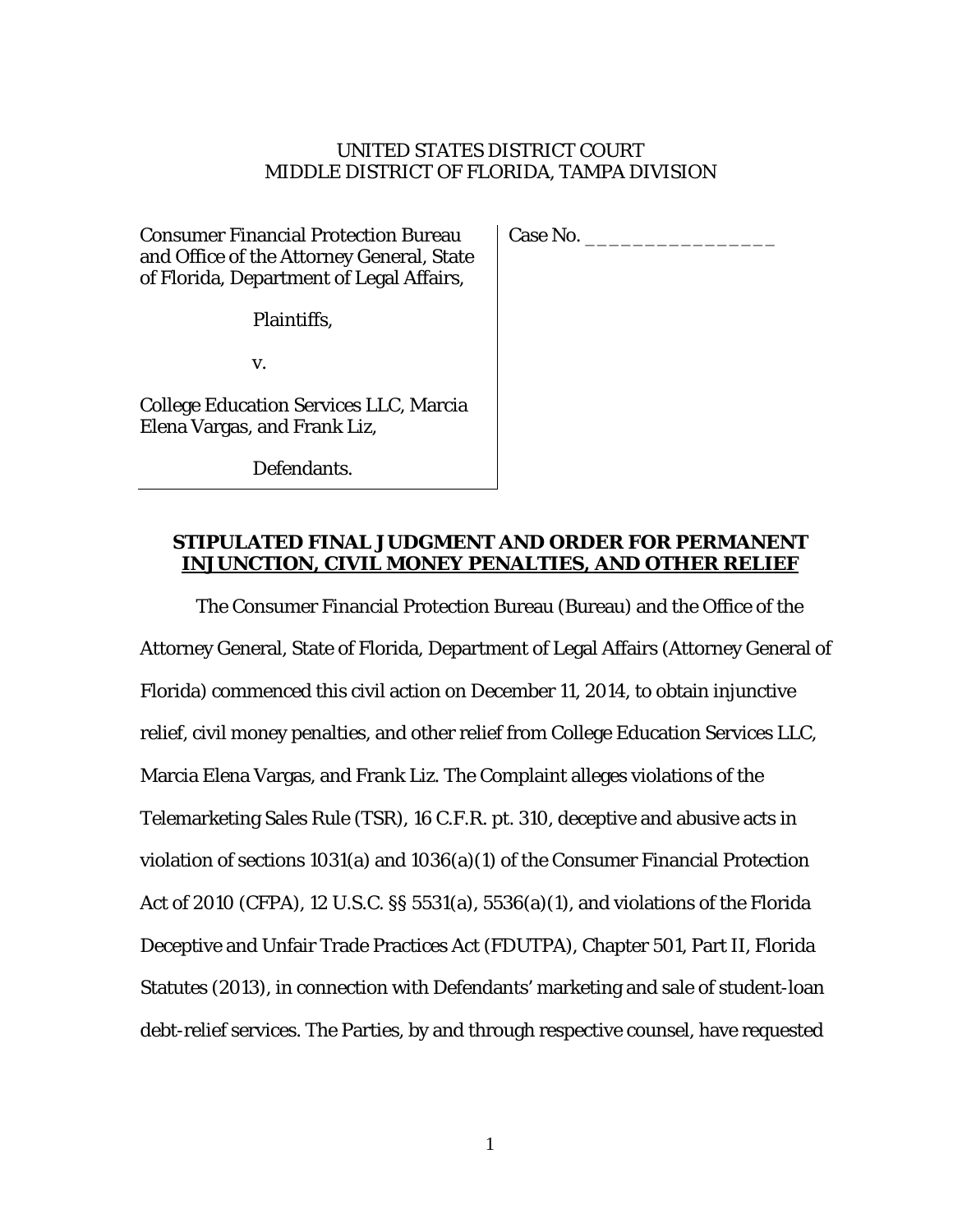that the Court enter this Stipulated Final Judgment and Order for Permanent Injunction, Civil Money Penalties, and Other Relief (Order).

### **FINDINGS**

- 1. This Court has jurisdiction over the parties and the subject matter of this action.
- 2. Venue is proper as to all parties in this District and Division.
- 3. The Parties agree to entry of this Order, without adjudication of any issue of fact or law, to settle and resolve all matters in dispute arising from the conduct alleged in the Complaint.
- 4. Defendants neither admit nor deny any allegations in the complaint, except as specifically stated in this Order. For the purposes of this Order, Defendants admit the facts necessary to establish the Court's jurisdiction over them and the subject matter of this action.
- 5. Defendants waive service under Rule 4(d) of the Federal Rules of Civil Procedure and waive all rights to seek judicial review or otherwise challenge or contest the validity of this Order. Defendants also waive any claim they may have under the Equal Access to Justice Act, 28 U.S.C. § 2412, concerning the prosecution of this action. Each Party will bear its own costs and expenses, including, without limitation, attorneys' fees, except as otherwise provided in Section IV.A of this Order.
- 6. Entry of this Order is in the public interest.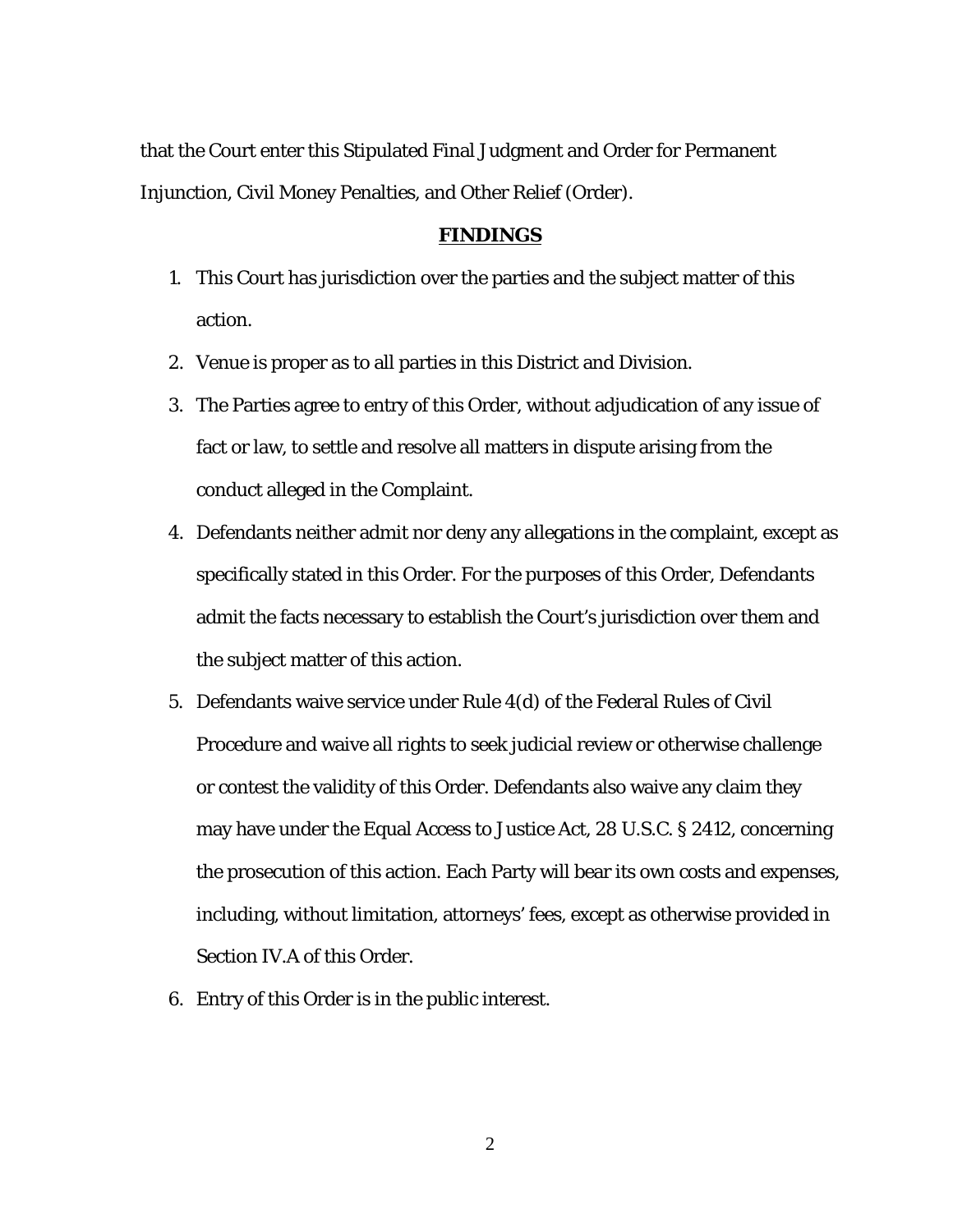#### **DEFINITIONS**

The following definitions apply to this Order:

- 1. "Affected Consumers" includes any consumer who paid an Advance Fee to CES.
- 2. "Advance Fee" means any fee or consideration requested or received by an entity, whether directly or indirectly, that occurs before:
	- a. That entity has renegotiated, settled, reduced, or otherwise altered the terms of at least one debt pursuant to a settlement agreement, debtmanagement plan, or other such valid contractual agreement executed by the consumer;
	- b. the consumer has made at least one payment pursuant to that settlement agreement, debt-management plan, or other valid contractual agreement between the consumer and the creditor or debt collector; and
	- c. to the extent that debts enrolled in a service provided by the entity are renegotiated, settled, reduced, or otherwise altered individually, the fee or consideration either (1) bears the same proportional relationship to the total fee for renegotiating, settling, reducing, or altering the terms of the entire debt balance as the individual debt amount bears to the entire debt amount; or (2) is a percentage of the amount saved as a result of the renegotiation, settlement, reduction, or alteration.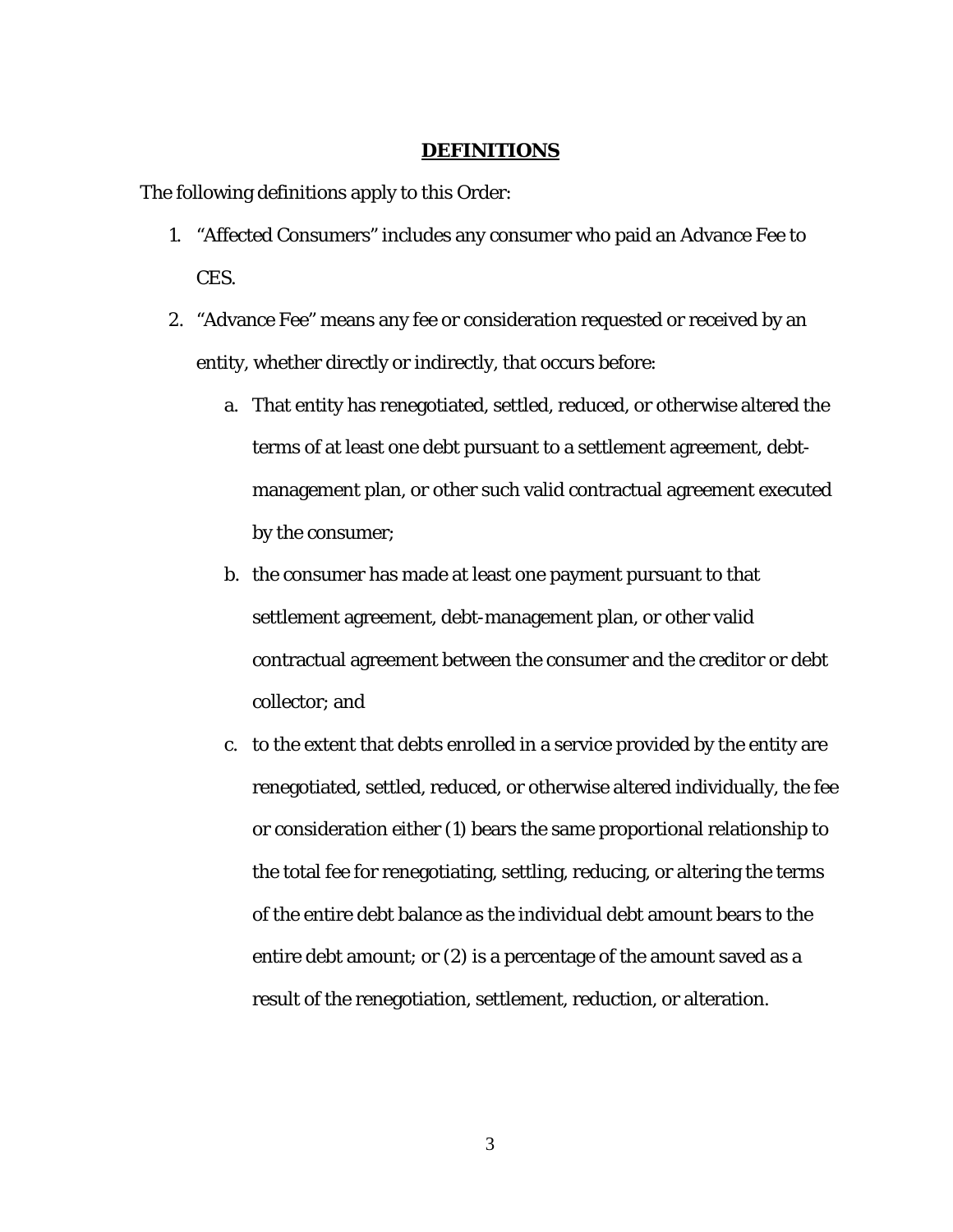- 3. "CES" means College Education Services LLC, its predecessor College Defaulted Student Loan LLC, and its successors and assigns.
- 4. "Consumer financial product or service" has the same meaning set forth in the Consumer Financial Protection Act, 12 U.S.C. § 5481(5).
- 5. "Corporate Defendant" means CES.
- 6. "Debt-Relief Service" means any program or service represented, expressly or impliedly, to (1) assist a consumer with debt management or debt settlement, (2) modify the terms of any extension of credit, or (3) renegotiate, settle, or in any way alter the terms of payment or any other terms of a debt between a consumer and one or more creditors or debt collectors.
- 7. "Defendants" means the Corporate Defendant and the Individual Defendants, individually, collectively, or in any combination.
- 8. "Effective Date" means the date on which this Order is issued.
- 9. "Enforcement Director" means the Assistant Director of the Office of Enforcement for the Consumer Financial Protection Bureau, or his or her delegee.
- 10. "Individual Defendant(s)" means, individually or collectively, Marcia Elena Vargas, also known as Marcia Vargas, Elena Vargas, Elena Marcia Vargas, or Marcia Elena Vargas Liz; and Frank Liz, also known as Frank C. Liz or Francisco Cabrera Liz.
- 11. "Related Consumer Action" means a private action by or on behalf of one or more consumers or an enforcement action by another governmental agency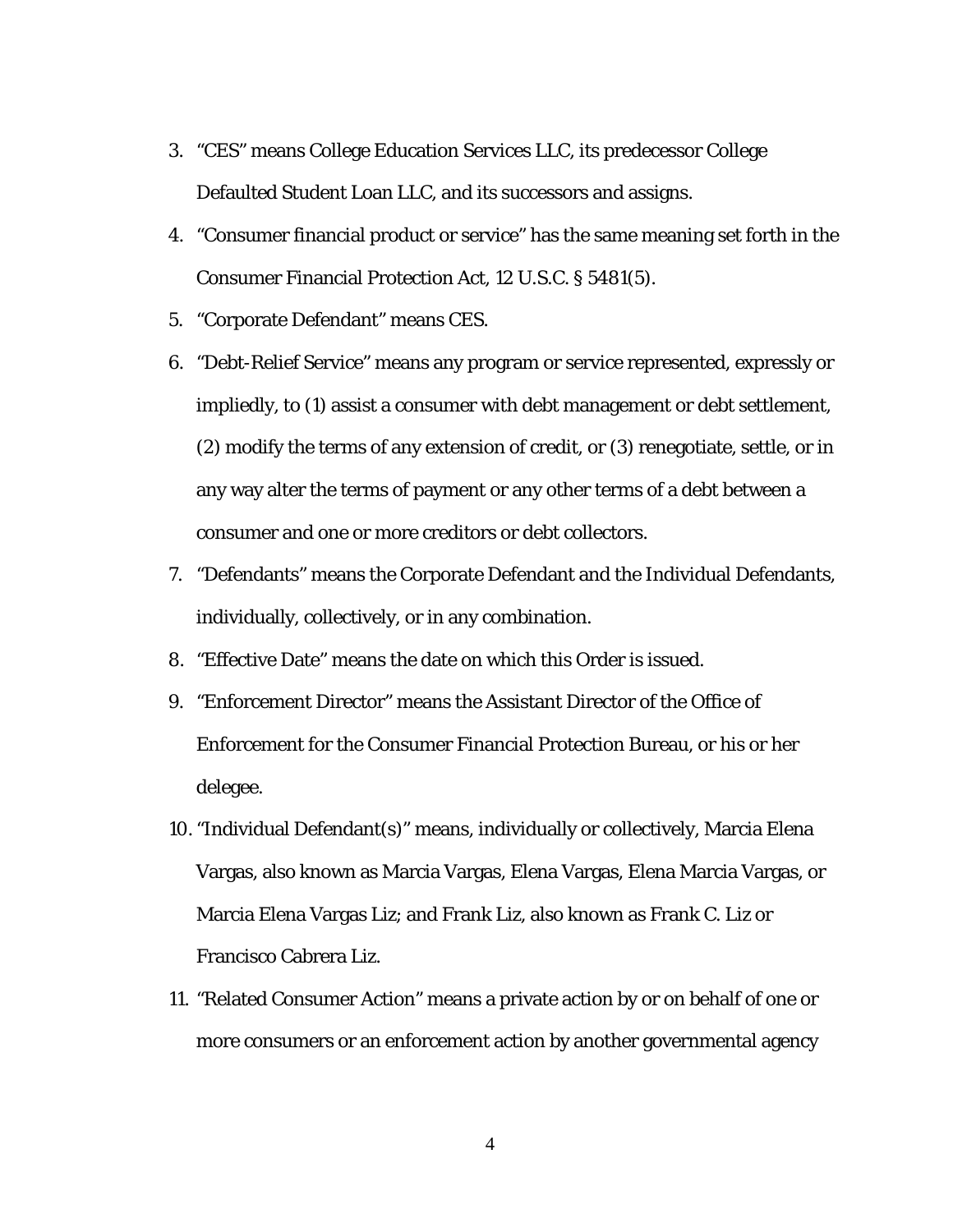brought against Defendants based on substantially the same facts as alleged in the Complaint.

### **ORDER**

# **I. BAN ON DEBT-RELIEF SERVICES**

**IT IS ORDERED** that Defendants are permanently restrained and enjoined from (1) offering, marketing, selling, or providing any Debt-Relief Service, whether directly or indirectly, (2) assisting any person offering, marketing, selling, or providing any Debt-Relief Service, including by consulting, brokering, planning, investing, or advising, and (3) receiving any monies or consideration from, holding any ownership interest in, providing services to, or working in any capacity for any person engaged in or assisting in the offering, marketing, selling, or providing of any Debt-Relief Service.

#### **II. CONDUCT PROHIBITIONS**

**IT IS FURTHER ORDERED** that in connection with offering, marketing, selling, or providing any consumer financial product or service, Defendants, their officers, agents, servants, employees, and attorneys, and all other persons in active concert or participation with them who have actual notice of this Order, whether acting directly or indirectly or by assisting others, are permanently enjoined and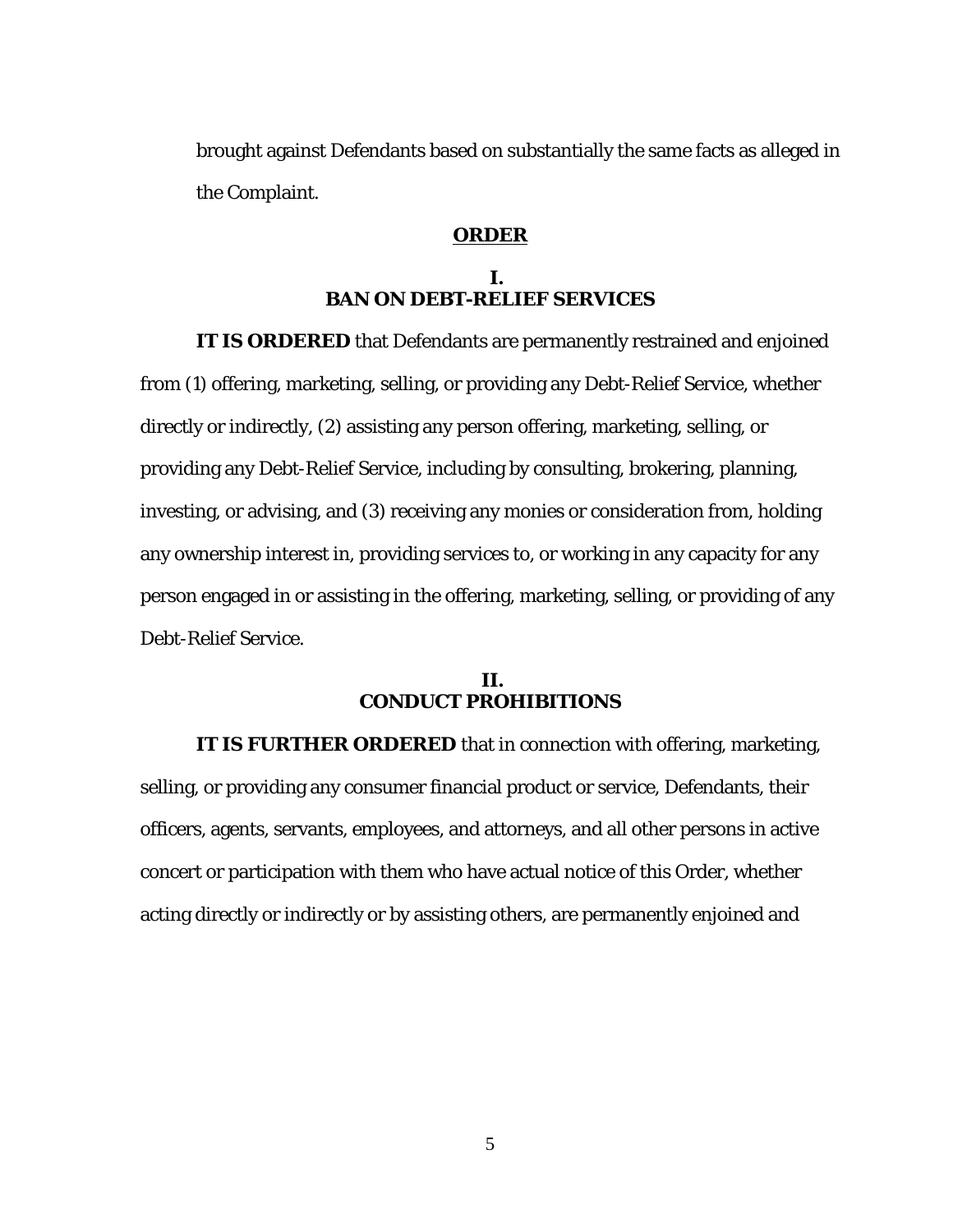restrained from misrepresenting any material aspect of the product or service, including but not limited to:

- A. The benefits that a consumer will receive from the product or service;
- B. The time required to achieve benefits from the product or service; or
- C. The total costs or any other material term, restriction, limitation or condition of the product or service.

# **III. CIVIL MONEY PENALTIES**

#### **IT IS FURTHER ORDERED** that,

- A. Defendants, jointly and severally, must pay a civil money penalty of \$25,000 to the Bureau.
- B. Within 14 days of the Effective Date, Defendants must pay the civil money penalty by wire transfer to the Bureau or to the Bureau's agent in compliance with the Bureau's wiring instructions.
- C. The civil money penalty paid under this Order will be deposited in the Civil Penalty Fund of the Bureau as required by Section 1017(d) of the CFPA, 12 U.S.C. § 5497(d).
- D. Defendants must treat the civil money penalty paid under this Order as a penalty paid to the government for all purposes. Regardless of how the Bureau ultimately uses those funds, Defendants may not:
	- 1. Claim, assert, or apply for a tax deduction, tax credit, or any other tax benefit for any civil money penalty paid under this Order; or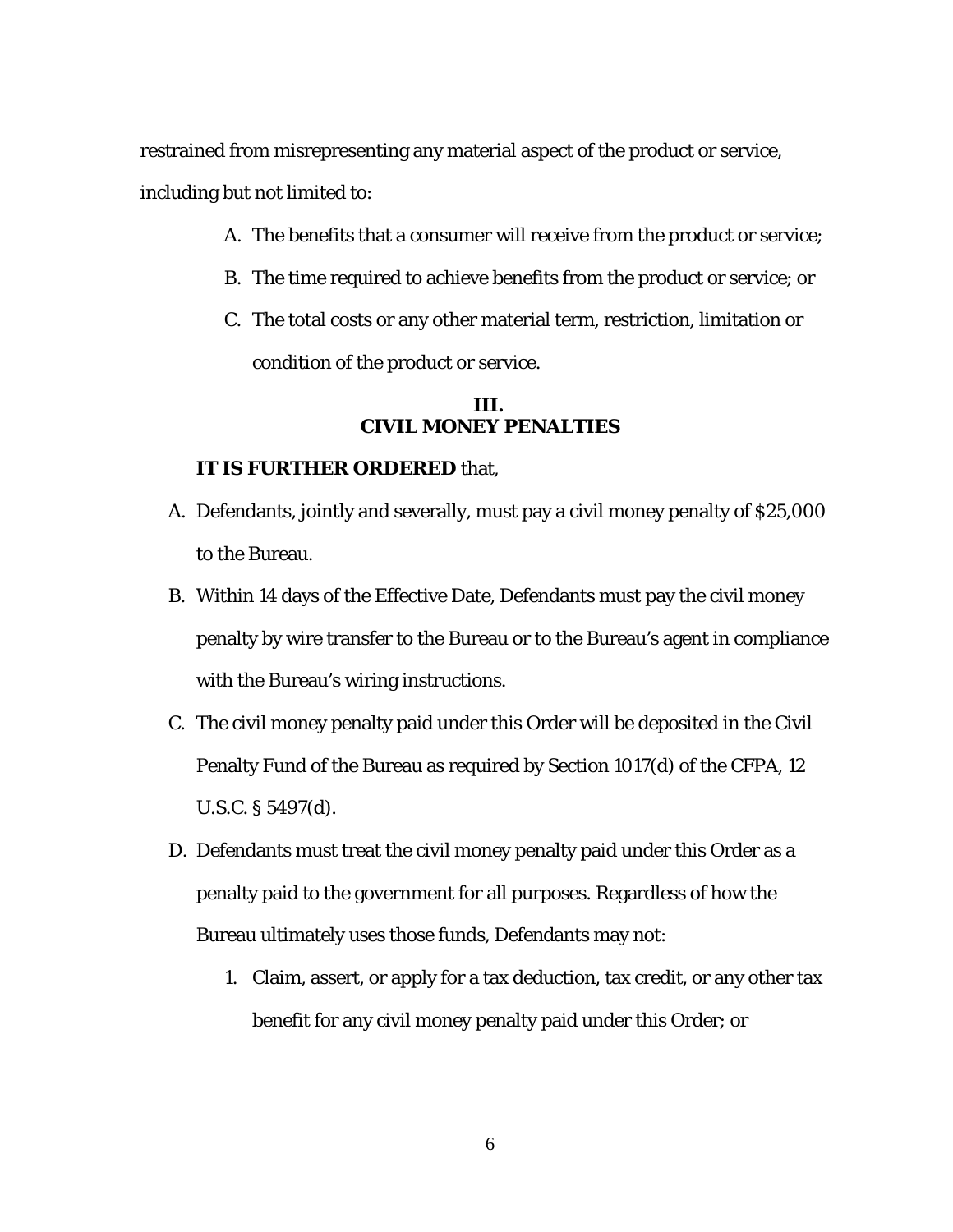- 2. Seek or accept, directly or indirectly, reimbursement or indemnification from any source, including but not limited to payment made under any insurance policy, with regard to any civil money penalty paid under this Order.
- E. To preserve the deterrent effect of the civil money penalty in any Related Consumer Action, Defendants may not argue that they are entitled to, nor may Defendants benefit by, any offset or reduction of any monetary remedies imposed in the Related Consumer Action because of the civil money penalty paid in this action (Penalty Offset). If the court in any Related Consumer Action grants such a Penalty Offset, Defendants must, within 30 days after entry of a final order granting the Penalty Offset, notify the Bureau, and pay the amount of the Penalty Offset to the U.S. Treasury. Such a payment will not be considered an additional civil money penalty and will not change the amount of the civil money penalty imposed in this action.
- F. The facts alleged in the Complaint establish all elements necessary to sustain an action by the Bureau under Section 523(a)(2)(A) of the Bankruptcy Code, U.S.C. § 523(a)(2)(A). For such purposes, this Order will have collateral estoppel effect against Individual Defendants, even in an Individual Defendant's capacity as debtor-in-possession.
- G. The civil penalty imposed by the Order represents a civil penalty owed to the United States Government, is not compensation for actual pecuniary loss,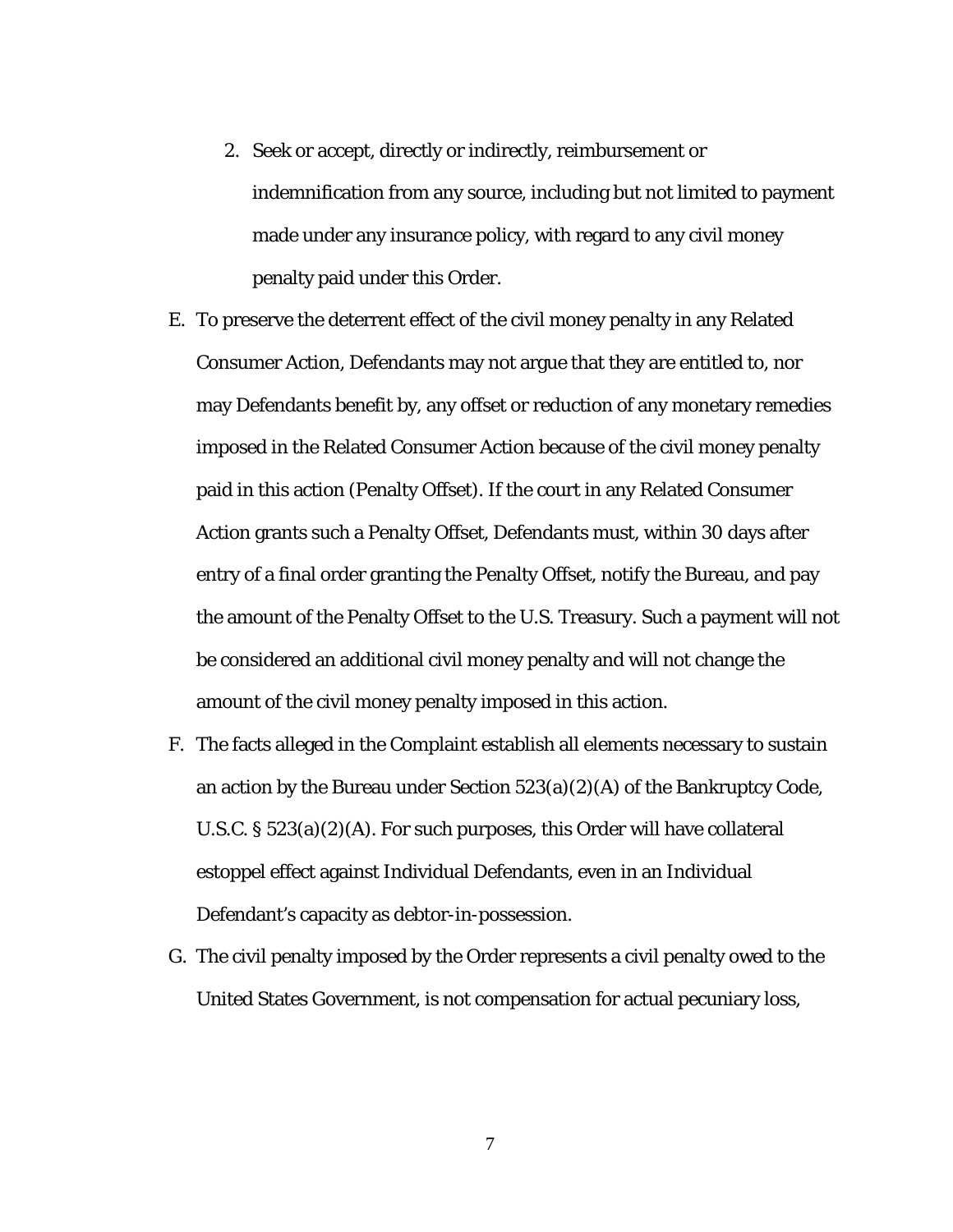and, thus, as to Individual Defendant, it is not subject to discharge under the Bankruptcy Code under 11 U.S.C. § 523(a)(7).

# **IV. RELIEF PURSUANT TO THE FDUTPA**

### **IT IS FURTHER ORDERED** that,

- A. Defendants, jointly and severally, must pay the Attorney General of Florida \$15,000 for investigative and attorney's fees incurred as well as a civil penalty of \$10,000. Collection of the foregoing amounts by the Attorney General of Florida is deferred.
- B. The Attorney General of Florida's agreement to this Order and the deferment of payment of the judgment is expressly premised upon the truthfulness, accuracy, and completeness of Defendants' sworn financial statements and related supplemental documents submitted to the Attorney General of Florida and to the Bureau.
- C. The Attorney General of Florida reserves the right to collect payment as to any Defendant if, upon motion by the Attorney General of Florida, the Court finds that the Defendant failed to disclose any material asset, materially misstated the value of any asset, or made any other material misstatement or omission in the financial representations identified in Section IV.B.

# **V. CUSTOMER INFORMATION**

**IT IS FURTHER ORDERED** that Defendants and their officers, agents, servants, employees, attorneys, and all persons who are in active concert or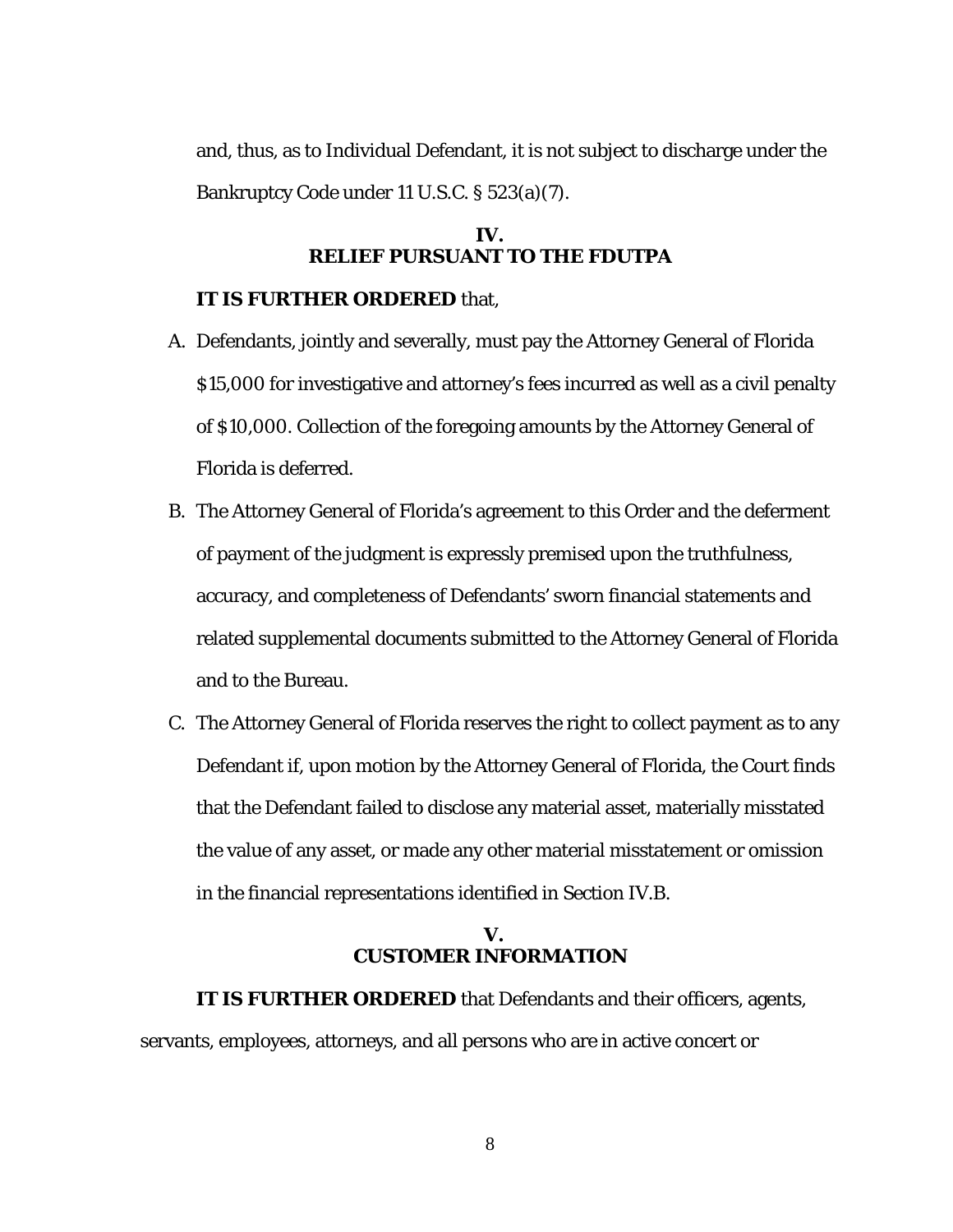participation with any of them, who have actual notice of this Order, whether acting directly or indirectly, may not disclose, use, or benefit from consumer information, including the name, address, telephone number, email address, social security number, other identifying information, or any data that enables access to a consumer's account (including a credit card, bank account, other financial account, or the National Student Loan Data System), that Defendants obtained in connection with CES's debt-relief services. However, information about a particular consumer may be disclosed: a) to the Bureau; b) to another government agency; or c) as required by law, regulation, or court order.

### **VI. REPORTING REQUIREMENTS**

#### **IT IS FURTHER ORDERED** that,

- A. For 10 years from the Effective Date, Defendants must notify the Bureau of any development that may affect compliance obligations arising under this Order, including but not limited to a dissolution, assignment, sale, merger, or other action that would result in the emergence of a successor company; the creation or dissolution of a subsidiary, parent, or affiliate that engages in any acts or practices subject to this Order; the filing of any bankruptcy or insolvency proceeding by or against any Defendant; or a change in any Defendant's name or address. Each Defendant must provide this notice at least 30 days before the development or as soon as practicable after the learning about the development, whichever is sooner.
- B. Within 7 days of the Effective Date, each Defendant must: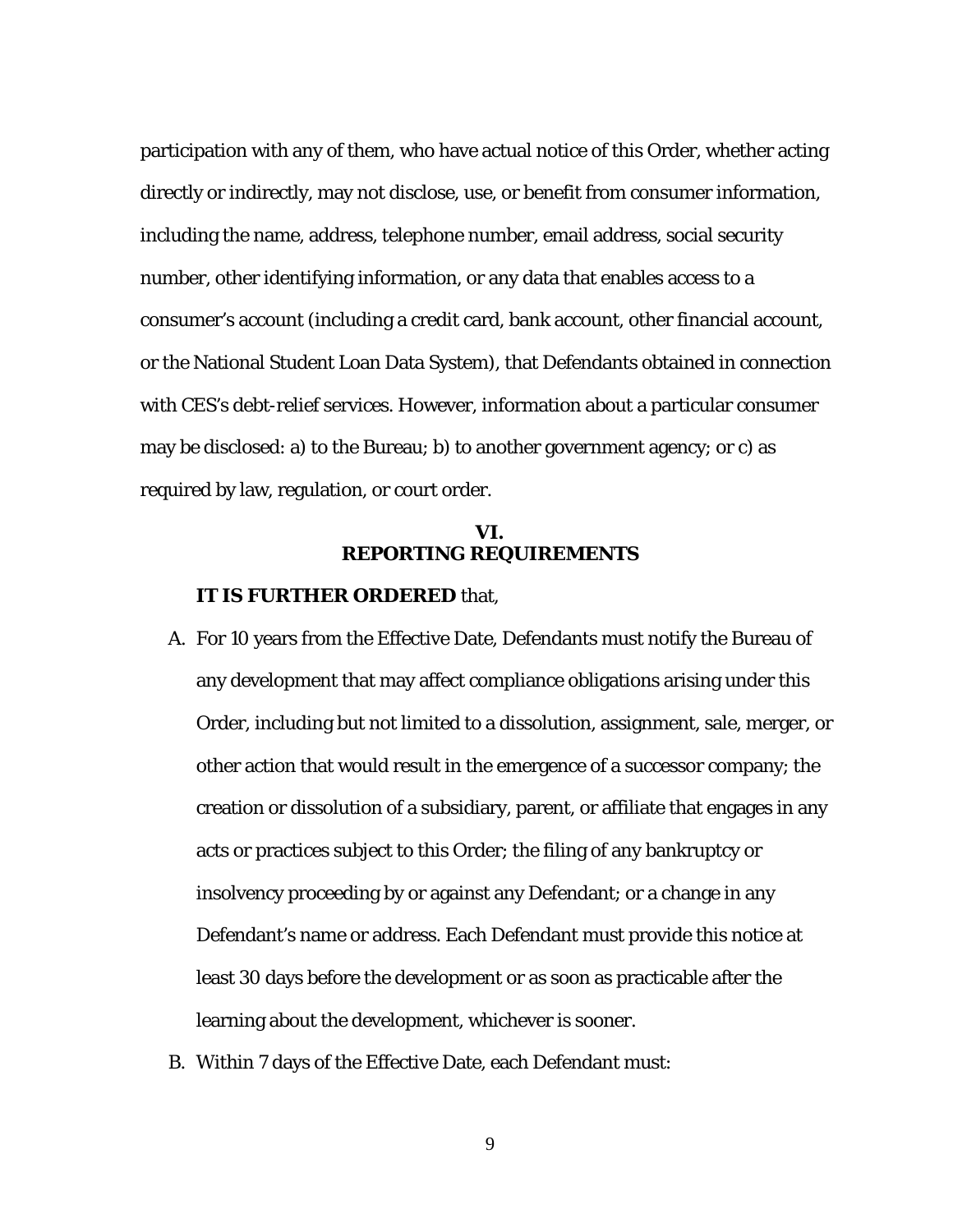- 1. Designate at least one telephone number and email, physical, and postal address as points of contact, which the Bureau may use to communicate with the Defendant;
- 2. Identify all businesses for which any Defendant is the majority owner, or that any Defendant directly or indirectly controls, by all of those businesses' names, telephone numbers, and physical, postal, email, and Internet addresses;
- 3. Describe the activities of each business identified in (b), including the products and services offered, and the means of advertising, marketing, and sales;
- 4. Identify the Individual Defendants' telephone numbers and all email, Internet, physical, and postal addresses, including all residences; and
- 5. Describe in detail the Individual Defendants' involvement in any business for which either performs services in any capacity or which either wholly or partially owns, including the relevant Individual Defendant's title, role, responsibilities, participation, authority, control, and ownership.
- C. For 10 years from the Effective Date, Defendants must report any change in the information required to be submitted under Section VI.B at least 30 days before the change or as soon as practicable after learning about the change, whichever is sooner.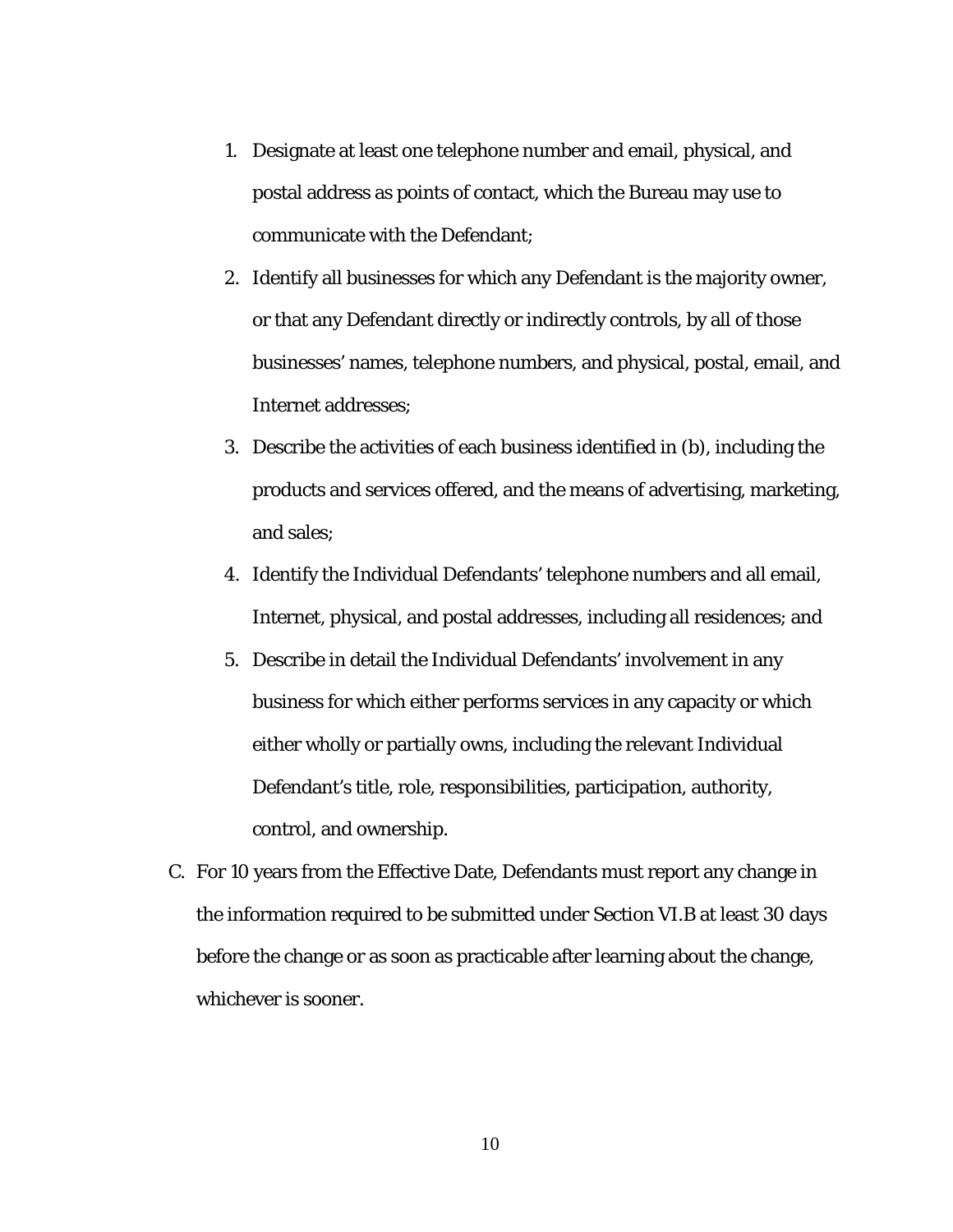- D. Within 90 days of the Effective Date, and again one year after the Effective Date, Defendants must submit to the Enforcement Director an accurate written compliance progress report (Compliance Report), which, at a minimum:
	- 1. Describes in detail the manner and form in which Defendants have complied with this Order; and
	- 2. Attaches a copy of each Order Acknowledgment obtained under Section VII, unless previously submitted to the Bureau.
- E. After the one-year period, and continuing for 10 years from the Effective Date, Defendants must submit to the Enforcement Director additional Compliance Reports within 14 days of receiving a written request from the Bureau.

# **VII. ORDER DISTRIBUTION AND ACKNOWLEDGMENT**

# **IT IS FURTHER ORDERED** that,

- A. Within 7 days of the Effective Date, each Defendant must submit to the Enforcement Director an acknowledgment of receipt of this Order, sworn under penalty of perjury.
- B. Within 30 days of the Effective Date, each Defendant, for any business for which the Defendant is the majority owner or directly or indirectly controls, must deliver a copy of this Order to each of its board members and executive officers, as well as to any managers, employees, service providers, or other agents and representatives who have responsibilities related to the subject matter of this Order.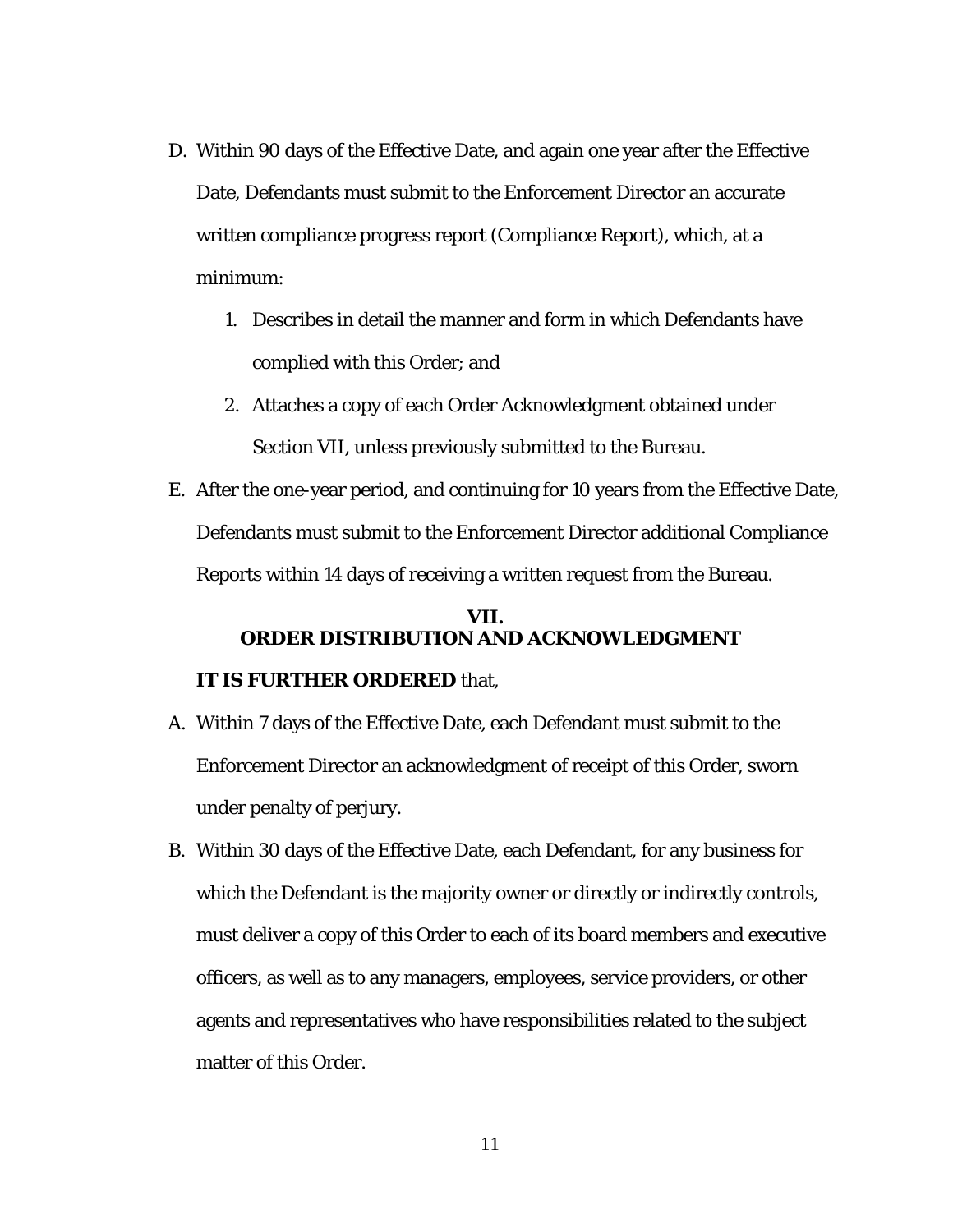- C. For 5 years from the Effective Date, each Defendant, for any business for which the Defendant is a majority owner or directly or indirectly controls, must deliver a copy of this Order to any business entity resulting from any change in structure referred to in Section VI, any future board members and executive officers, as well as to any managers, employees, service providers, or other agents and representatives who will have responsibilities related to the subject matter of the Order before they assume their responsibilities.
- D. Defendants must secure a signed and dated statement acknowledging receipt of a copy of this Order, ensuring that any electronic signatures comply with the requirements of the E-Sign Act, 15 U.S.C. § 7001 et seq., within 30 days of delivery, from all persons receiving a copy of this Order under this Section.

### **VIII. RECORDKEEPING**

### **IT IS FURTHER ORDERED** that,

- A. Each Defendant must create, for at least 5 years from the Effective Date, all documents and records necessary to demonstrate full compliance with each provision of this Order, including for any business in which either Individual Defendant is a majority owner or directly or indirectly controls, as well as all submissions to the Bureau.
- B. Defendants must retain the documents identified in Section VIII.A for at least 5 years.
- C. Defendants must make the documents identified in Section VIII.A available to the Bureau upon the Bureau's request.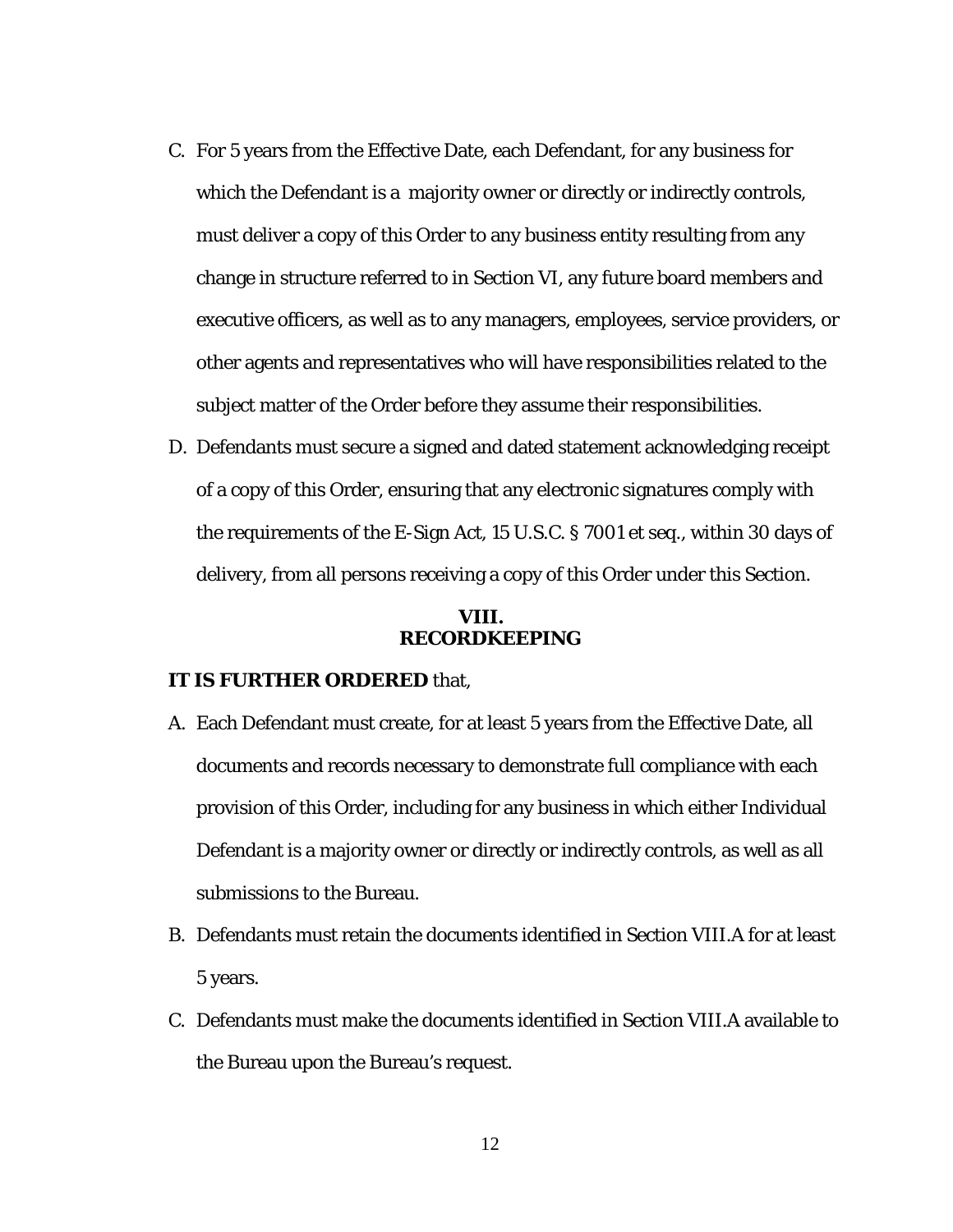### **IX. NOTICES**

# **IT IS FURTHER ORDERED** that, unless otherwise directed in writing by

the Bureau, Defendants must provide all submissions, requests, communications, or

other documents relating to this Order in writing, with the subject line, "*In re* 

College Education Services LLC, No. 2013-0623-02," and send them either:

A. By overnight courier (not the U.S. Postal Service) and contemporaneously by

email, as follows:

Assistant Director for Enforcement Consumer Financial Protection Bureau ATTENTION: Office of Enforcement 1625 I Street, NW Washington, DC 20006

Enforcement\_Compliance@cfpb.gov; or

B. By first class mail to the below address and contemporaneously by email to:

Assistant Director for Enforcement Consumer Financial Protection Bureau ATTN: Office of Enforcement 1700 G Street, NW Washington, DC 20552

Enforcement\_Compliance@cfpb.gov.

## **X. COOPERATION WITH THE BUREAU**

### **IT IS FURTHER ORDERED** that,

A. Defendants must preserve consumer records and cooperate fully to help the

Bureau determine the identity and location of, and the amount of injury

sustained by, each Affected Consumer. Defendants must make available or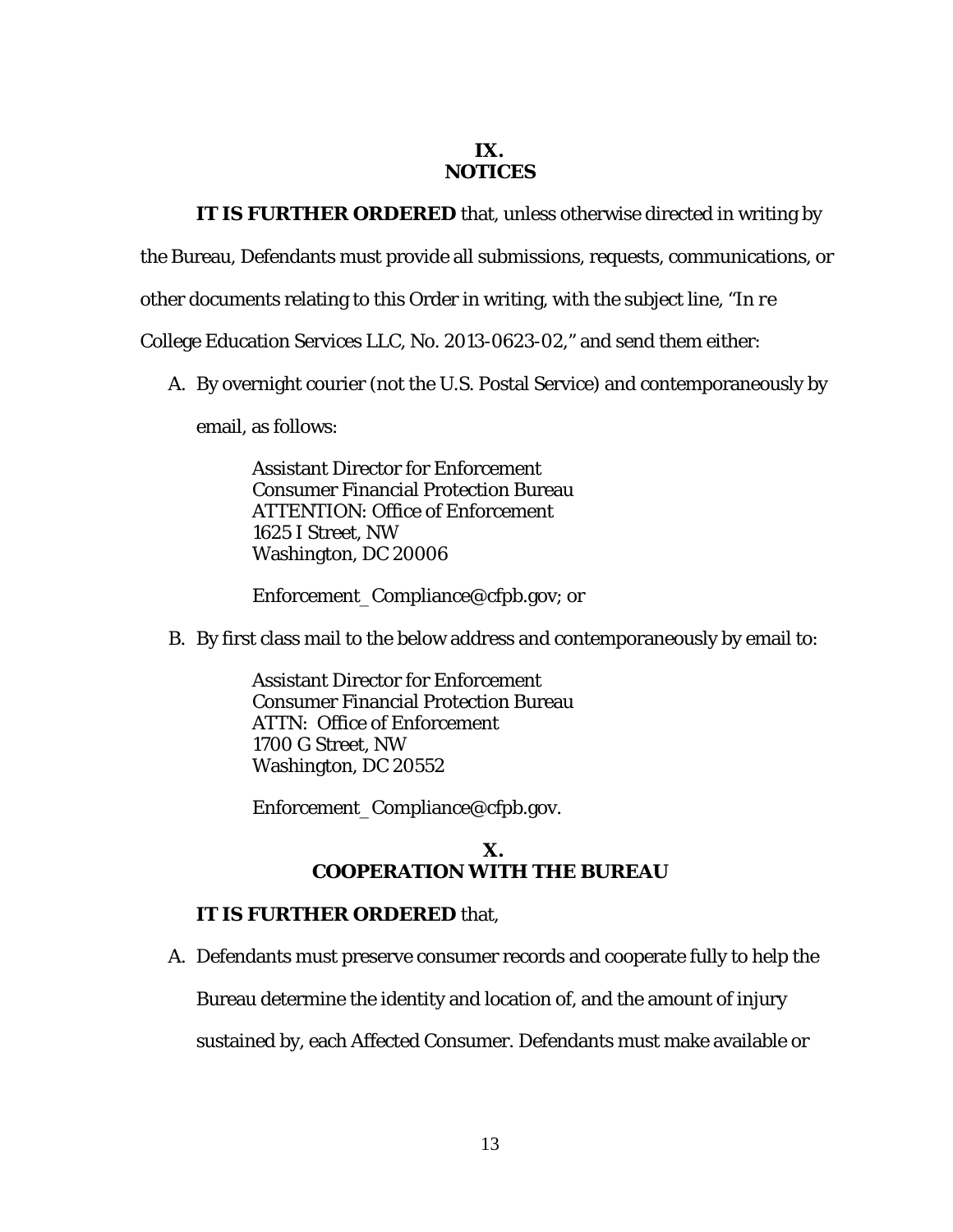turn over to the Bureau such information in their or their agents' possession or control within 14 days of receiving a written request from the Bureau.

B. Defendants must cooperate fully with the Bureau in this matter and in any investigation related to or associated with the conduct described in the Complaint. Defendants must provide truthful and complete information, evidence, and testimony. The Individual Defendants must appear and the Corporate Defendant must cause the its officers, employees, representatives, or agents to appear for interviews, discovery, hearings, trials, and any other proceedings that the Bureau may reasonably request upon 5 days written notice, or other reasonable notice, at such places and times as the Bureau may designate, without the service of compulsory process.

# **XI. COMPLIANCE MONITORING**

**IT IS FURTHER ORDERED** that, to monitor Defendants' compliance with this Order,

- A. Within 14 days of receipt of a written request from the Bureau, Defendants must submit additional compliance reports or other requested information, which must be made under penalty of perjury; provide sworn testimony; or produce documents.
- B. For purposes of this Section, the Bureau may communicate directly with any Defendant, unless that Defendant retains counsel related to these communications.